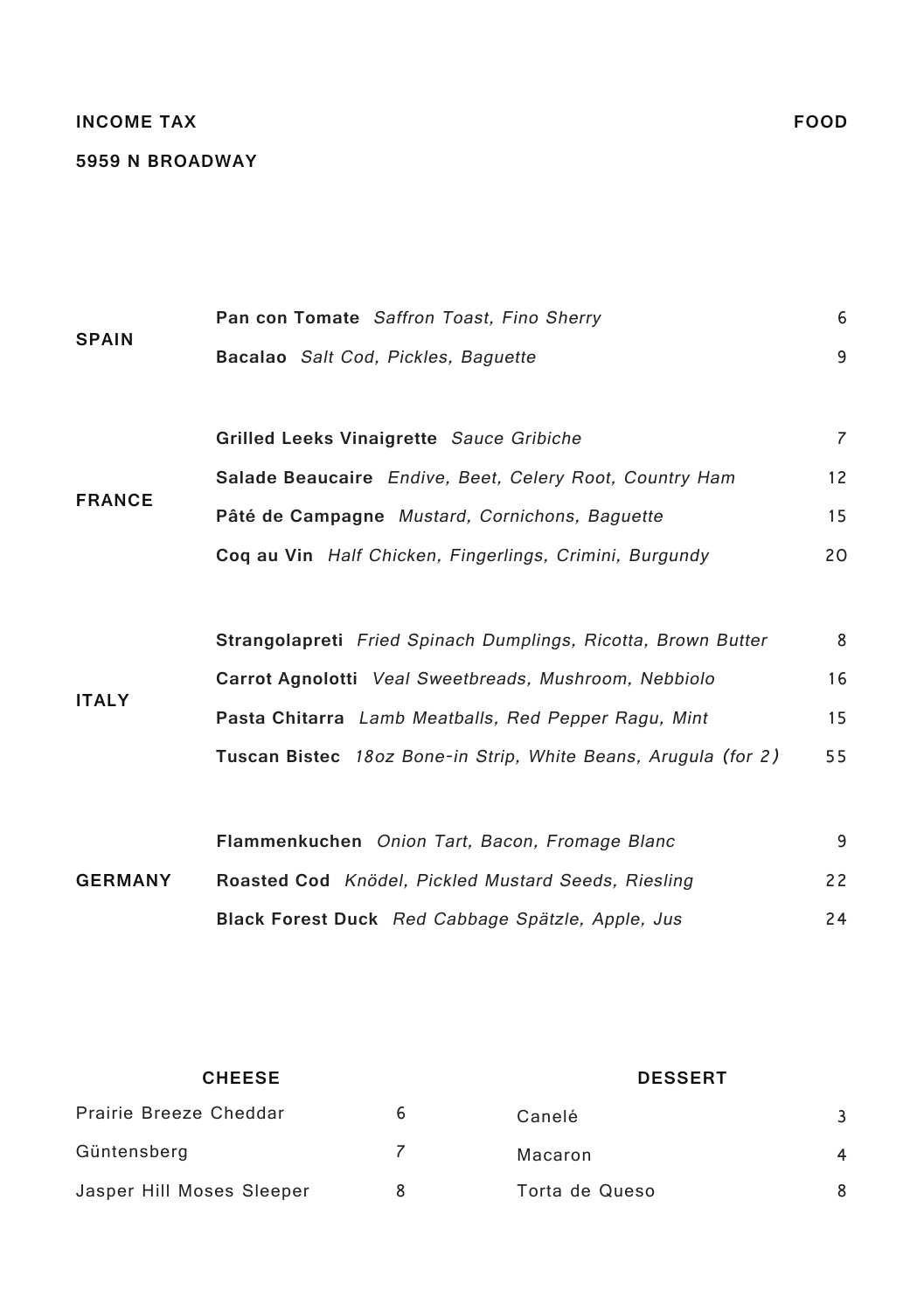**BY THE GLASS INCOME TAX**

### **5959 N BROADWAY**

#### Bubbly

| Cava, Mascaró, Cava Reserva Brut Nature Pure, Penedès                     | 12 |
|---------------------------------------------------------------------------|----|
| <i>Petillant Naturel</i> , La Ferme du Plateau, Pré en Bulles, Loire 2015 | 14 |

## White, Rosé

Melon de Bourgogne, Domaine de la Louvetrie, Amphibolite, Muscadet, 2015 9 Sauvignon Blanc, Domaine de Reuilly, Les Fossiles, Loire, 2014 10 Riesling, Hofgut Falkenstein, Niedermenniger Herrenberg, Feinherb, 2015 12 Chardonnay, Céline & Laurent Tripoz, Macon-Vinzelles, 2014 13 Gamay Rosé, Complémen'Terre, Ker Ma, Loire, 2015 10

### Red

| Bordeaux Blend, Château La Croix de Cabut, Blaye Côtes de Bordeaux, 2010 | 9  |
|--------------------------------------------------------------------------|----|
| Baga, Quinta das Bágeiras, Colheita, Bairrada, 2011                      | 10 |
| Gamay, Clos de Roilette, Cuvée Christal, Fleurie, Beaujolais, 2015       | 12 |
| <i>Pinot Noir</i> , Bertrand Ambroise, Bourgogne Rouge, Burgundy, 2012   | 13 |
| Cabernet Blend, Can Ràfols dels Caus, Gran Caus Red, Penedès, 2005       | 15 |

# Sherry

| <i>Manzanilla</i> , La Guita                     | 8  |
|--------------------------------------------------|----|
| Fino, Toro Albalá, Eléctrico                     | 12 |
| Especial Fino, Emilio Hidalgo, La Panesa         | 18 |
| Amontillado, Gómez Nevado, Sierra Morena, Dorado | 10 |
| Oloroso, El Maestro Sierra, 15 year              | 12 |
| Cream, Bodegas Tradición, VOS 20 year            | 24 |

# Cocktails

| SPRITZ: Americano Rosa, Prosecco, Twist                           | 10             |
|-------------------------------------------------------------------|----------------|
| ADONIS: Red Vermouth, Oloroso Sherry, Orange Bitters, Orange peel | 10             |
| ABSINTHE AND TOPO CHICO: Absinthe, Topo Chico                     | 1 <sub>O</sub> |
| INCOME TAX: Gin, Americano Blanco, Red Vermouth, Orange, Bitters  | 12             |
| HONEYMOON: Calvados, Orange Ligueur, Bénédictine, Lemon           | 14             |
| TUXEDO: Fancy Gin, Fancy Sherry, Orange Bitters, Twist            | 14             |

## On Tap

| DOVETAIL, Lager                         | 6 |
|-----------------------------------------|---|
| WHINER, Rubrique-à-Brac, Biere de Garde | 8 |
| METROPOLITAN, Magnetron, Schwarzbier    | 8 |
| EZ ORCHARDS, Semi-Dry, Cidre            | 9 |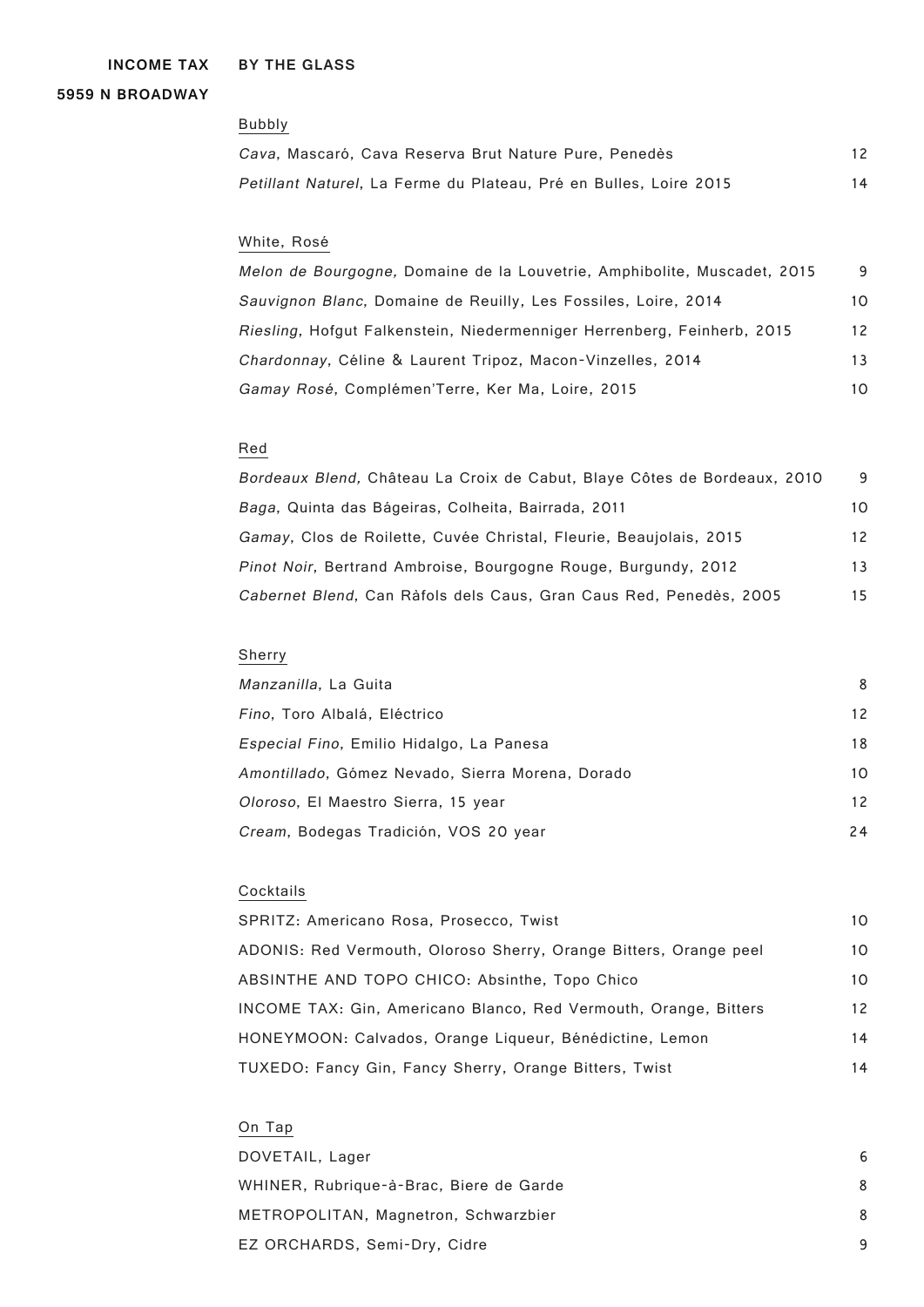# Bubbly

| Cava Rosé, Castellroig, Brut Rosat, Trepat                              | 38  |
|-------------------------------------------------------------------------|-----|
| Crémant de Bourgogne, Céline & Laurent Tripoz, Brut Nature, Chardonnay  | 45  |
| Pétillant Naturel, Les Capriades, Pet-Sec, 2013                         | 55  |
| Sekt, Peter Lauer, Riesling Sekt Réserve, Riesling, 1992                | 120 |
| Champagne, Laherte Frères, Blanc de Blancs Brut Nature, Chardonnay      | 85  |
| Champagne, Bourgeois-Diaz, Trois Cepages, Champagne Blend               | 85  |
| Champagne, Christophe Mignon, Blanc de Noirs Pur Meunier, Pinot Meunier | 90  |
| Champagne, Marc Hébrart, Noces de Craie, Extra Brut, Pinot Noir, 2012   | 100 |
| Champagne, Cédric Bouchard, La Haute-Lemblé, Chardonnay, 2011           | 180 |

## German White

| Saar, Hofgut Falkenstein, Krettnacher Altenberg, Spätlese Trocken, Riesling, 2015 | 45 |
|-----------------------------------------------------------------------------------|----|
| Saar, Hofgut Falkenstein, Krettnacher Euchariusberg, Spätlese, Riesling, 2015     | 50 |
| Saar, Vols, Ayler Kupp, Spätlese, Riesling, 2015                                  | 60 |
| Mosel, Selbach-Oster, Feinherb, Riesling, 2015                                    | 38 |
| Swabia, Jochen Beurer, Kieselsandstein, Riesling, 2013                            | 55 |

# French White

| Loire, Muscadet, Complémen'Terre, Le Mortier Gobin, Melon de Bourgogne, 2014 | 43  |
|------------------------------------------------------------------------------|-----|
| Loire, Sancerre, Claude Riffault, Les Chailloux, Sauvignon Blanc, 2014       | 55  |
| Loire, Montlouis, Frantz Saumon, Minéral Plus, Chenin Blanc, 2015            | 50  |
| Loire, Anjou, Thibaud Boudignon, Chenin Blanc, 2014                          | 55  |
| Savoie, Domaine Lupin, Roussette de Savoie, Frangy, Altesse, 2015            | 42  |
| Savoie, Domaine Belluard, Le Feu, Gringet, 2014                              | 100 |
| Jura, Domaine des Marnes Blanches, En Quatre Vis, Savagnin, 2014             | 60  |
| Jura, Domaine Labet, Les Champs Rouges, Chardonnay, 2014                     | 65  |
| Chablis, Samuel Billaud, Chardonnay, 2014                                    | 49  |
| Burgundy, Maison Leroy, Bourgogne Blanc, Fleurs de Vignes, Chardonnay, NV    | 70  |
| Burgundy, Jean-Yves Devevey, Rully Blanc, Les Chaume, Chardonnay, 2014       | 80  |
|                                                                              |     |

| Austria, Wachau, Rainer Wess, Sussenberg, Grüner Veltliner, 2013                   | 48 |
|------------------------------------------------------------------------------------|----|
| Austria, Wagram, Bernhard Ott, Fass 4, Grüner Veltliner, 2015                      | 55 |
| Italy, Etna, Graci, Etna Bianco, Carricante Blend, 2015                            | 45 |
| Italy, Lazio, Monastero Suore Cistercensi, Coenobium Ruscum, Trebbiano Blend, 2014 | 50 |
| USA, California, Santa Barbara, Sandhi, Chardonnay, 2014                           | 50 |
| USA, California, Napa Valley, Arnot-Roberts, Watson Ranch, Chardonnay, 2014        | 85 |
| Spain, Andalucía, Sierra Morena, Gómez Nevado, Palido, Aris Blend, NV (375ml)      | 28 |
| Spain, Ribeiro, Luis Rodriguez, Os Pasas Blanco, Treixadura Blend, 2013            | 65 |
| Spain, Rías Baixas, Do Ferreiro, Albariño, 2014                                    | 50 |
| Hungary, Tokaj, Kiralyudvar, Sec, Furmint, 2013                                    | 45 |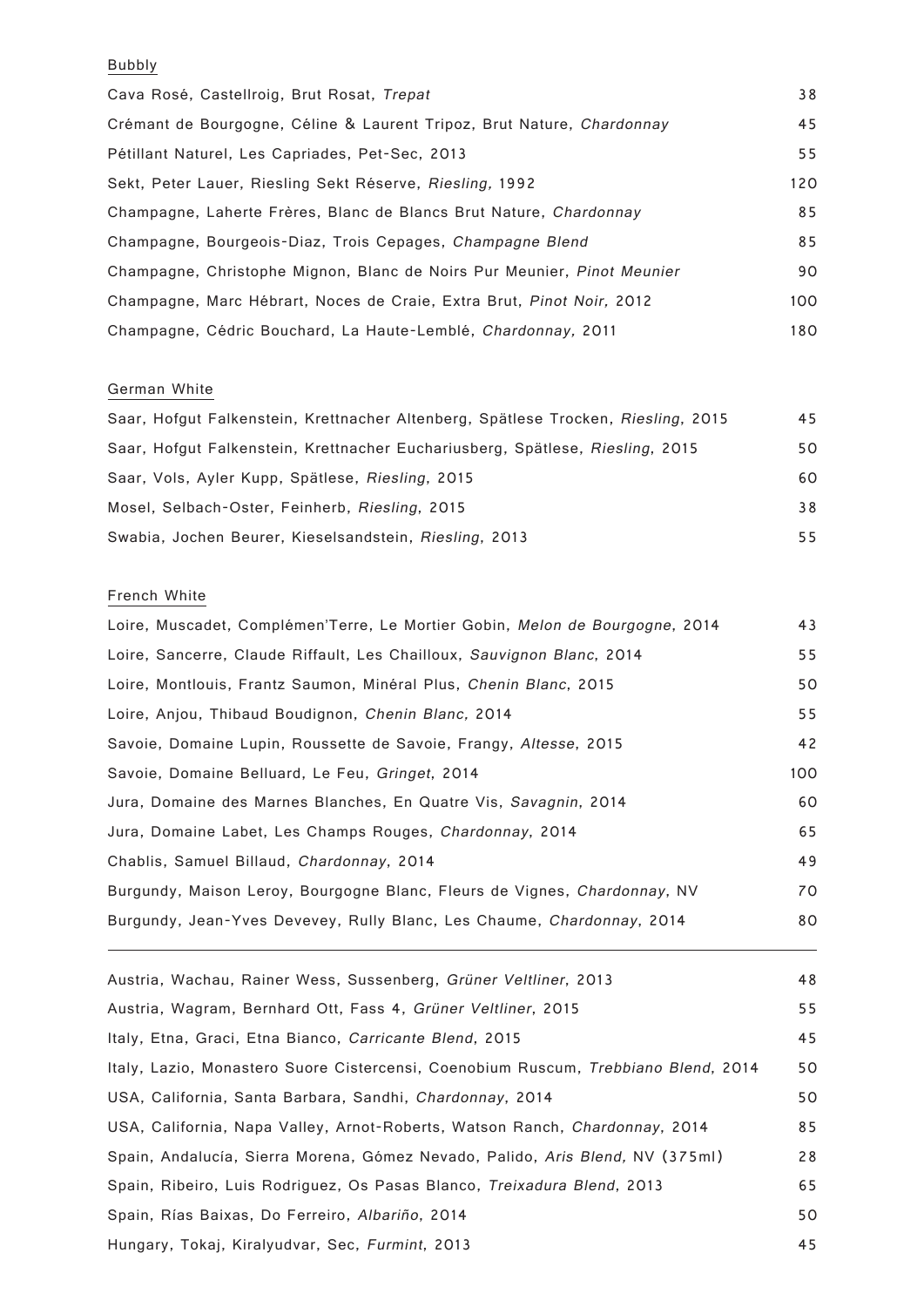### French Red

| Beaujolais, Guy Breton, Cuvée Marylou, Gamay, 2014                            | 47  |
|-------------------------------------------------------------------------------|-----|
| Beaujolais, Fleurie, Julien Sunier, Gamay, 2014                               | 55  |
| Beaujolais, Morgon, Marcel Lapierre, Gamay, 2015                              | 55  |
| Burgundy, Sylvain Pataille, Bourgogne Rouge, Pinot Noir, 2008                 | 45  |
| Burgundy, Domaine Gille, Pinot Noir, 2013                                     | 55  |
| Burgundy, Maison Leroy, Bourgogne Rouge, Pinot Noir, 2003                     | 85  |
| Burgundy, Gevry-Chambertin, Humbert Frères, Vieilles Vignes, Pinot Noir, 2005 | 120 |
| Jura, Jean Bourdy, Côtes du Jura Rouge, Pinot Noir Blend, 2012                | 55  |
| Jura, André et Mireille Tissot, Vieilles Vigne Sans Soufre, Poulsard, 2015    | 55  |
| Northern Rhone, Crozes Hermitage, Barruol/Lynch, Tiercerolles, Syrah, 2013    | 60  |
| Loire, Domaine Philippe Tessier, Cheverny Rouge, Gamay Blend, 2015            | 45  |
| Loire, Chinon, Domain Dozon, Clos du Saut au Loup, Cabernet Franc, 2014       | 39  |
| Loire, Chinon, Domaine Baudry, Clos Guillot, Cabernet Franc, 2013             | 50  |
| Loire, Saumur, Domaine du Collier, La Ripaille, Cabernet Franc, 2012          | 95  |
| Cahors, Château de Cayrou, Malbec, 2012                                       | 40  |
| Bordeaux, Montagne-Saint-Émilion, Maison Blanche, Merlot Blend, 2006          | 70  |
| Bordeaux, Pauillac, Chateau d'Armailhac, Cabernet Sauvignon Blend, 1995       | 155 |

## Italian Red

| Piedmont, Benevelli Piero, Bricco Ravera, Barbera, 2013                          | 40  |
|----------------------------------------------------------------------------------|-----|
| Piedmont, Costa della Sesia, Massimo Clerico, Ca' du Leria, Nebbiolo, 2009       | 42  |
| Piedmont, Langhe Rosso, Fratelli Alessandria, Rossoluna, Langhe Blend, 2012      | 65  |
| Piedmont, Barolo, Bruno Grimaldi, Camilla, Nebbiolo, 2012                        | 65  |
| Piedmont, Barolo, Roagna, Vigna Rionda, Nebbiolo, 2004                           | 180 |
| Trentino-Alto Adige, Castel Noarna di Marco Zani, Mercuria, Cabernet Blend, 2007 | 75  |
| Tuscany, Montevertine, Pian del Ciampolo, Sangiovese, 2014                       | 70  |
| Etna, Frank Cornelissen, Contadino Rosso, Nerello Mascalese Field Blend, 2014    | 55  |

## North American Red

| Niagara Peninsula, Pearl Morisette, Cuvée Métis, Cabernet Franc        | 60  |
|------------------------------------------------------------------------|-----|
| Willamette Valley, Eyrie Vineyards, Pinot Noir, 2014                   | 75  |
| Sonoma County, Broc Cellars, Vine Starr, Zinfandel, 2014               | 60  |
| Sonoma Coast, Arnot-Roberts, Syrah, 2014                               | 85  |
| Santa Cruz, Kathryn Kennedy, Small Lot, Cabernet Sauvignon, 2012       | 85  |
| Napa Valley, Dunn Vineyards, Howell Mountain, Cabernet Sauvignon, 1989 | 250 |

Germany, Swabia, Jochen Beurer, Trollinger, 2014 38 Germany, Reinhessen, Weingut Keller, Cuvée F, Pinot Noir, 2011 **1898** 1999 1999 Spain, Penedès, Celler Pardas, Collita Roja, Sumoll, 2012 **60** Spain, Rioja, López de Heredia, Tondonia Reserva, Tempranillo, 2004 75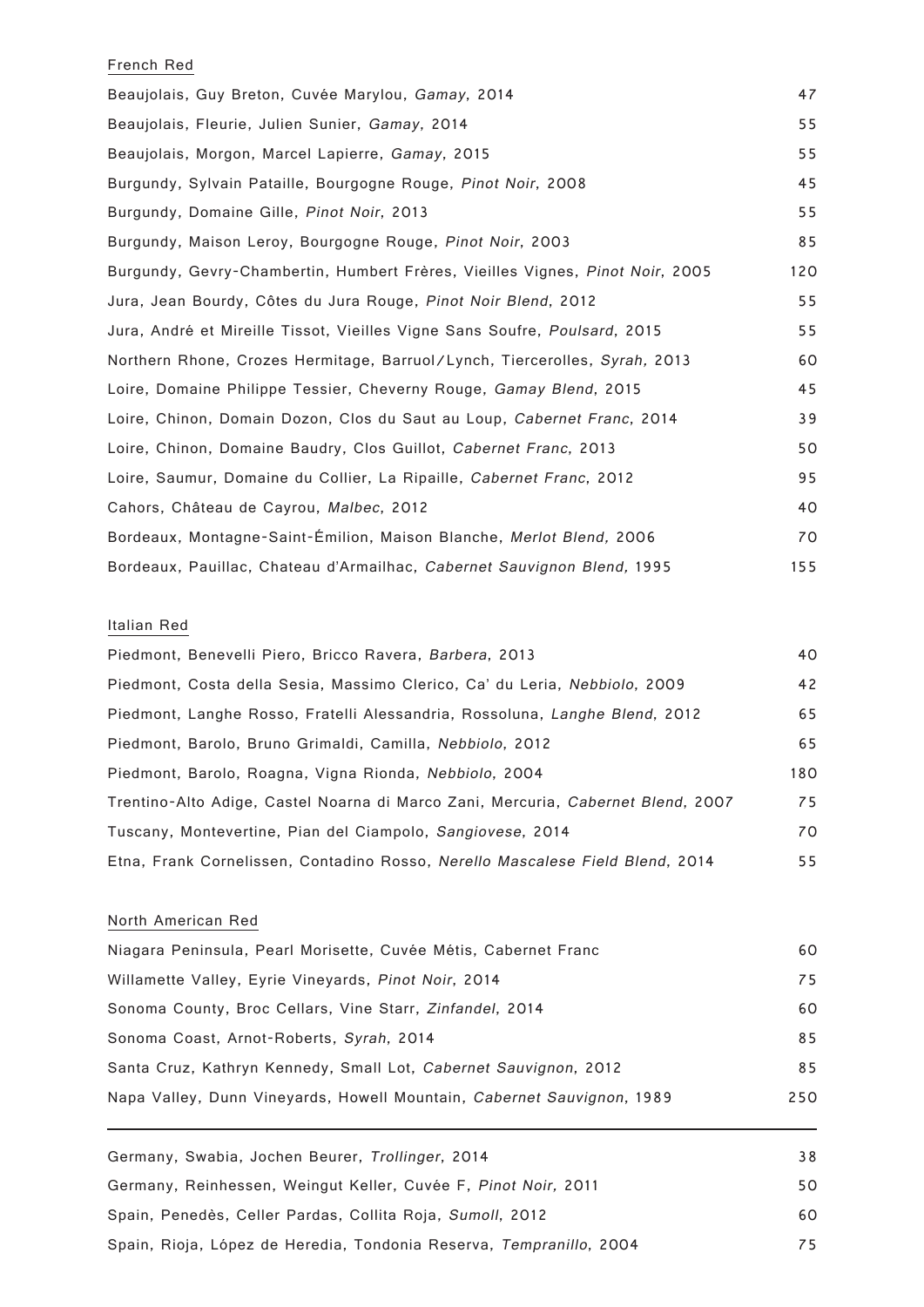# Beer

| Solemn Oath, Funsponge, Belgian Pale, 12oz            | 6  |
|-------------------------------------------------------|----|
| Solemn Oath, Snaggletooth Bandana, American IPA, 12oz | 6  |
| Off Color, Troublesome, Leipzig-style Gose, 12oz      | 6  |
| Off Color, Apex Predator, Farmhouse Ale, 12oz         | 7  |
| Great Lakes, Edmund Fitzgerald, Porter, 12oz          | 8  |
| Allagash, White, 12oz                                 | 8  |
| Allagash, Tripel, 12oz                                | 10 |
| Jester King, Black Metal, Farmhouse Imperial Stout    | 28 |
| Jester King, Kollaborationsbier, Farmhouse Pilsner    | 28 |
| Jester King, Noble King, Farmhouse Saison             | 28 |
| Jester King, Wytchmaker, Farmhouse Rye IPA            | 28 |
| LUG, Bière Vivante de Table, Leon Barral              | 35 |
| LUG, Bière Vivante de Table, Belluard Beer            | 35 |

# Cider

| Normandy, FR, Cyril Zangs, Ciderman, 330ml        | 18 |
|---------------------------------------------------|----|
| Herefordshire, GB, Oliver's, Classic Perry, 500ml | 20 |
| Herefordshire, GB, Oliver's, Gold Rush, 500ml     | 20 |
| Oregon, USA, EZ Orchards, Poire, 500ml            | 18 |
| Normandy, FR, Eric Bordelet, Poire Authentique    | 38 |
| Germany, Dolde, Schwarze Birne                    | 45 |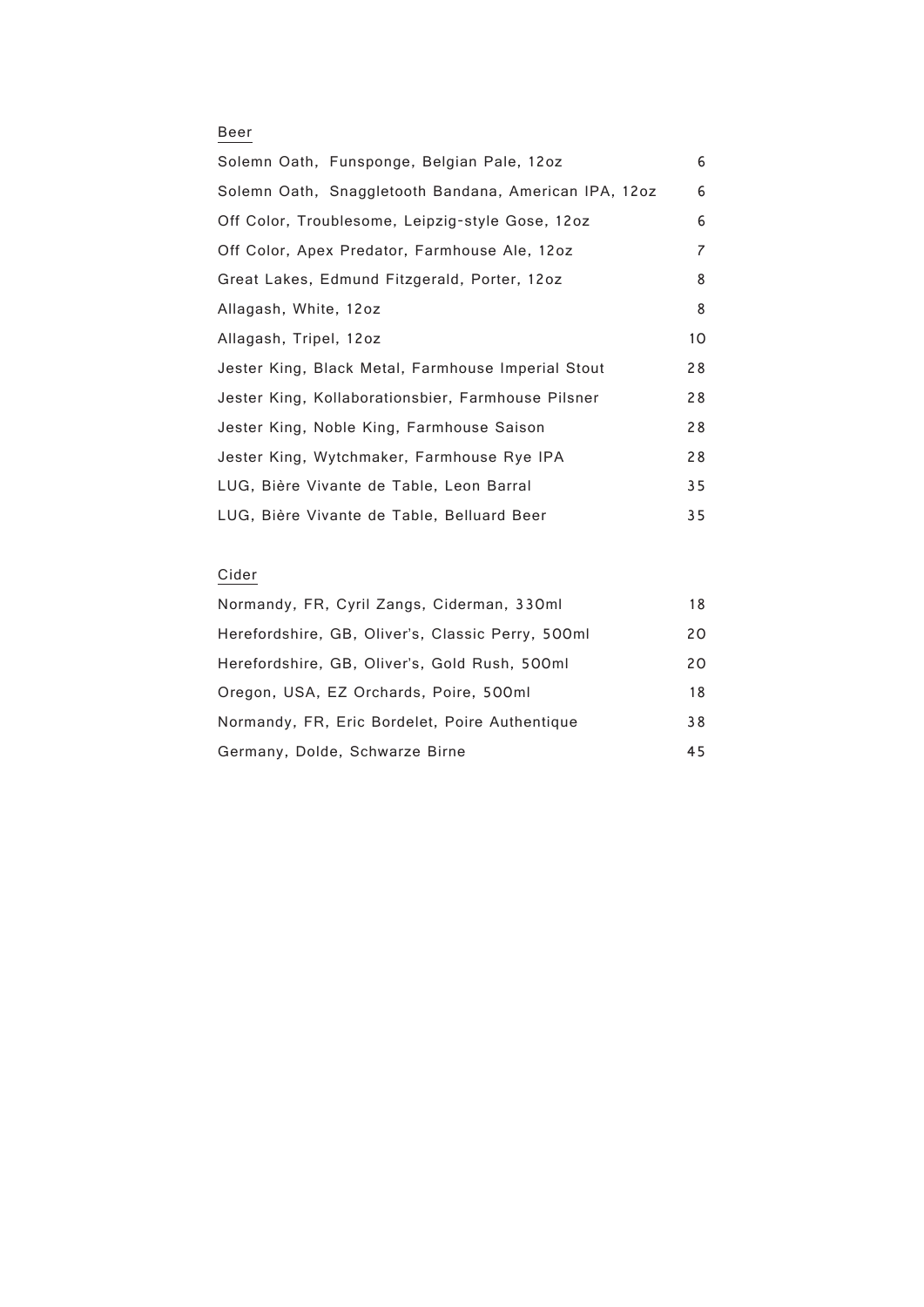| Scotch                              | .75oz 1.5oz    |                |
|-------------------------------------|----------------|----------------|
| Bank Note, A.D. Rattray             | 4              | $\overline{7}$ |
| Knockdhu, Cadenhead's               | 8              | 15             |
| Hazelburn, 12 Year                  | 8              | 15             |
| Kilchoman, 100% Islay               | 10             | 19             |
| Auchroisk, 23 Year, A.D. Rattray    | 14             | 28             |
| Michel Couvreur, Overaged           | $\overline{7}$ | 14             |
| Michel Couvreur, Pale Single Single | 10             | 19             |
| Michel Couvreur, Special Vatting    | 15             | 30             |
| Nikka, Pure Malt                    | 8              | 15             |
| Nikka, Miyagikyo Single Malt        | 8              | 15             |
| Domestic Whiskey                    |                |                |
| Medley Brother's Bourbon            | 4              | $\overline{7}$ |
| Wathen's Bourbon                    | 5              | 9              |
| J. Rieger, Kansas City Whiskey      | 5              | 9              |
| Mezcal                              |                |                |
| Alipús, Santa Ana del Rio           | 6              | 11             |
| Alipús, San Andres                  | 6              | 11             |
| Mezcalero, No. 15                   | 10             | 20             |
| Mezcalero, Special Bottling, No. 1  | 13             | 25             |
| Rum                                 |                |                |
| Hamilton, Jamaican Black            | 4              | 7              |
| Neisson, Agricole, Blanc            | 4              | 8              |
| Neisson, Agricole, Réserve Spéciale | 5              | 10             |
| Clément, Agricole, VSOP             | 5              | 10             |
| Navazos-Palazzi, Ron Oloroso Cask   | 16             | 32             |
| Gin                                 |                |                |
| St George, Terroir                  |                | 8              |
| Plymouth                            |                | 8              |
| Old Raj Red                         |                | 10             |
| Xoriguer, Gin de Mahón              |                | 10             |
| Hayman's, Old Tom                   |                | 7              |
| Ransom, Old Tom                     |                | 8              |
| <b>Fever Tree Tonic</b>             |                | + 3            |
| Vermouth                            |                | + 3            |

| Liqueurs                          | .75oz 1.5oz     |     |
|-----------------------------------|-----------------|-----|
| Bénédictine                       | 5.              | 9   |
| Génépi                            | 4               | 8   |
| Zirbenz Stone Pine Liqueur        | 5               | 9   |
| Grande Liqueur de Sapins 55       | 5               | 10  |
| Laurent Cazottes Wild Quince      | 9               | 18  |
| Laurent Cazottes Wild Sour Cherry | 9               | 18  |
| Laurent Cazottes Folle Noir       | 9               | 18  |
| Digestivo                         |                 |     |
| Nardini, Tagliatella              | 4               | 8   |
| Lazzaroni Amaro                   | 3               | 6   |
| Varnelli, Amaro Dell'Erborista    | $\overline{7}$  | 13  |
| Leopold Bros. Fernet              | 4               | 8   |
| Illva 18, Isolabella, 1970s       | 9               | 17  |
|                                   |                 |     |
| Absinthe                          |                 | 1oz |
| Kübler                            |                 | 10  |
| <b>Vieux Pontarlier</b>           |                 | 10  |
| Letherbee                         |                 | 10  |
| Germain Robin                     |                 | 13  |
| Vermouth/Aromatized Wine          | 1.5oz           | 3oz |
| Alessio, Vermouth di Torino Rosso | 6               | 12  |
| Bonal                             | 5               | 9   |
| Ganevat, Macvin du Jura           | 10              | 20  |
| Vergano, Luli, Moscato Chinato    | 12 <sup>2</sup> | 24  |
| Roagna, Barolo Chinato            | 12              | 24  |
|                                   |                 |     |
| Cocktails                         |                 |     |
| <b>Ukiah Sazerac</b>              |                 | 18  |
| Luli Martini                      |                 | 20  |
| Chinato Manhattan                 |                 | 25  |
| Vintage Negroni                   |                 | 25  |
| <b>Bottle Service</b>             |                 |     |
| Fernet Branca, 1970s, 100ml       |                 | 40  |